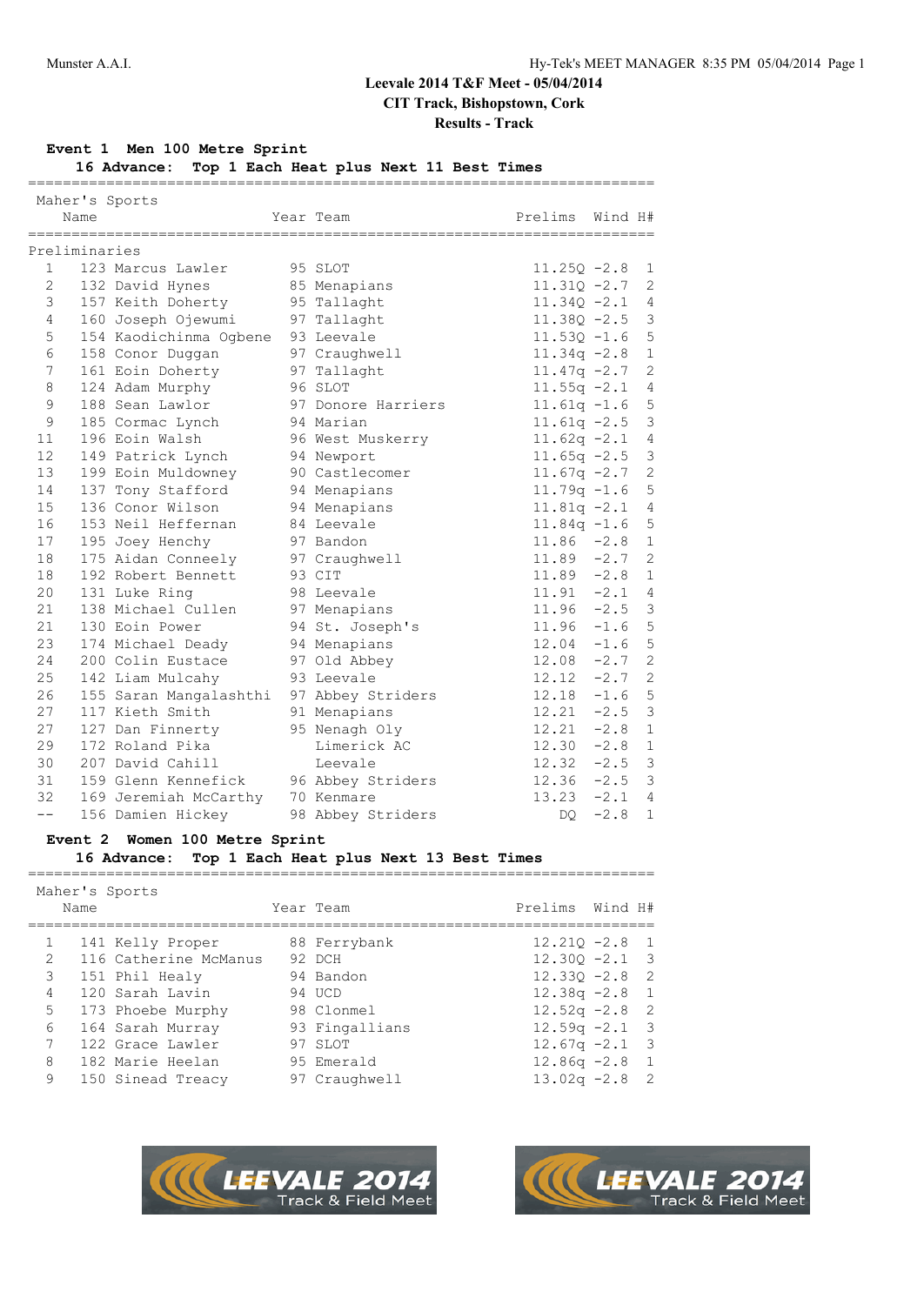## **Results - Track**

### **....Event 2 Women 100 Metre Sprint**

| 10 | 177 Imelda Morrisson | 89 Swansea Harriers | $13.06q -2.8$ 2  |
|----|----------------------|---------------------|------------------|
| 11 | 189 Lynda Ngankam    | 93 Donore Harriers  | $13.11q - 2.1$ 3 |
| 11 | 190 Marie O'Halloran | 97 Leevale          | $13.11q - 2.8$ 1 |
| 13 | 191 Shona Lowe       | 94 Leevale          | $13.19q - 2.8$ 2 |
| 14 | 134 Annie Stafford   | 97 Menapians        | $13.23q -2.8$ 2  |
| 15 | 180 Laura Murphy     | 98 Leevale          | $13.24q -2.1$ 3  |
| 16 | 135 Jane Shovlin     | 97 Menapians        | $13.44q -2.1$ 3  |
| 17 | 202 Ellen Bowen      | 96 Leevale          | $13.52 -2.8$ 1   |
| 18 | 186 Ailise Keating   | 97 Donore Harriers  | $14.00 -2.8 1$   |

### **Event 3 Men 200 Metre Sprint**

========================================================================

|                  | McMahon Galvin<br>Name<br>============ |                                  | Year Team             | Finals     | Wind H#       |                |
|------------------|----------------------------------------|----------------------------------|-----------------------|------------|---------------|----------------|
| Finals           |                                        |                                  |                       |            |               |                |
| $\mathbf{1}$     |                                        | 123 Marcus Lawler                | 95 SLOT               | 21.87      | $-2.3$        | 1              |
| $\overline{2}$   |                                        | 157 Keith Doherty                | 95 Tallaght           | 22.69      | $-2.3$        | $\mathbf{1}$   |
| 3                |                                        | 188 Sean Lawlor                  | 97 Donore Harriers    | 23.07      | $-2.3$        | $\mathbf{1}$   |
| 4                |                                        | 124 Adam Murphy                  | 96 SLOT               | 23.23      | $-2.3$        | $\mathbf{1}$   |
| 5                |                                        | 158 Conor Duggan                 | 97 Craughwell         | 23.36      | $-2.6$        | $\overline{2}$ |
| 6                |                                        | 126 Paul White                   | 95 Nenagh Oly         | 23.44      | $-2.6$        | $\overline{c}$ |
| $\boldsymbol{7}$ |                                        | 149 Patrick Lynch                | 94 Newport            | 23.45      | $-2.6$        | $\overline{c}$ |
| 8                |                                        | 137 Tony Stafford                | 94 Menapians          | 23.63      | $-3.1$        | $\mathfrak{Z}$ |
| 9                |                                        | 234 Evan Crotty                  | 95 Emerald            | 23.64      | $-2.6$        | $\overline{c}$ |
| 9                |                                        | 175 Aidan Conneely               | 97 Craughwell         | 23.64      | $-3.1$        | $\mathfrak{Z}$ |
| 11               |                                        | 194 Thomas O'Sullivan 89 Leevale |                       | 23.66      | $-2.6$        | $\sqrt{2}$     |
| 12               |                                        | 154 Kaodichinma Ogbene           | 93 Leevale            | 23.69      | $-2.6$        | $\overline{c}$ |
| 13               |                                        | 203 Lorcan O'Connor              | 91 Emerald            | 23.71      | $-2.4$        | 5              |
| 14               |                                        | 199 Eoin Muldowney               | 90 Castlecomer        | 23.75      | $-2.3$        | $\mathbf{1}$   |
| 15               |                                        | 192 Robert Bennett               | 93 CIT                | 23.96      | $-2.8$        | $\overline{4}$ |
| 16               |                                        | 130 Eoin Power                   | 94 St. Joseph's       | 24.02      | $-2.3$        | $\mathbf{1}$   |
| 17               |                                        | 184 Gavin Dillon                 | 95 Emerald            | 24.07      | $-2.4$        | $\overline{5}$ |
| 18               |                                        | 131 Luke Ring                    | 98 Leevale            | 24.29      | $-2.8$        | $\overline{4}$ |
| 19               |                                        | 127 Dan Finnerty 95 Nenagh Oly   |                       |            | $24.35 - 3.1$ | $\mathcal{S}$  |
| 20               |                                        | 216 Sean O'Callaghan 98 Leevale  |                       | 24.36      | $-3.1$        | $\mathfrak{Z}$ |
| 21               |                                        | 200 Colin Eustace                | 97 Old Abbey          |            | $24.37 -2.8$  | $\overline{4}$ |
| 22               |                                        | 231 Liam O'Brien                 | 86 Togher             | 24.65      | $-3.1$        | $\mathfrak{Z}$ |
| 23               |                                        | 233 Adam Buckley                 | Leevale               | 24.68      | $-2.4$        | $\overline{5}$ |
| 24               |                                        | 226 Kieran Cunningham            | Leevale               | 24.91      | $-2.4$        | 5              |
| 25               |                                        | 156 Damien Hickey                | 98 Abbey Striders     | 24.96      | $-2.4$        | $\overline{5}$ |
| 26               |                                        | 215 Shane O'Dwyer                | 93 Ferrybank          | 25.00      | $-3.1$        | $\mathsf 3$    |
| 27               |                                        | 174 Michael Deady                | 94 Menapians          | 25.01      | $-2.4$        | $\overline{5}$ |
| 28               |                                        | 129 Darren Watters               | 94 Annalee            | 25.14      | $-2.8$        | $\overline{4}$ |
| 29               |                                        | 212 Promice Okafor               | 96 Bandon             | 25.90      | $-2.8$        | 4              |
| 30               |                                        | 198 Alan Murnane                 | 94 Leevale            | 25.93      | $-2.8$ 4      |                |
| $-$              |                                        | 136 Conor Wilson                 | 94 Menapians          | DNS        | $-2.6$        | 2              |
|                  |                                        | 132 David Hynes 85 Menapians     |                       | DNS        | $-2.3$        | $\mathbf{1}$   |
| $- -$            |                                        | 166 Gearoid O'Donnell            | 88 Carrick on Shannon | <b>DNS</b> | $-2.6$        | 2              |



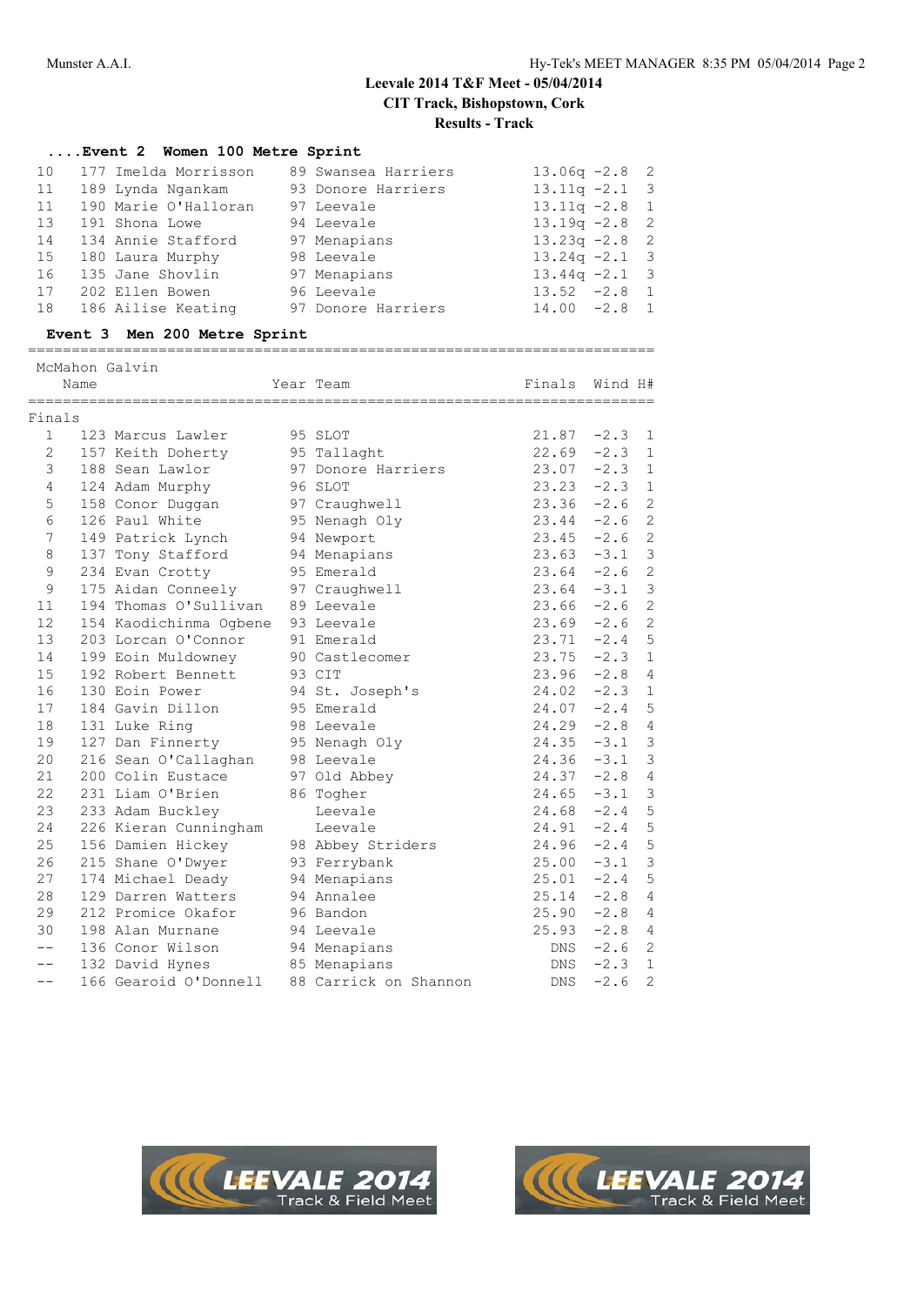## **Results - Track**

## **Event 4 Women 200 Metre Sprint**

|                |      | McMahon Galvin                            |           |                 |             |  |
|----------------|------|-------------------------------------------|-----------|-----------------|-------------|--|
|                | Name |                                           | Year Team | Finals Wind H#  |             |  |
|                |      |                                           |           |                 |             |  |
| 1              |      | 120 Sarah Lavin                           | 94 UCD    | $24.85 - 3.3 1$ |             |  |
| $\mathfrak{L}$ |      | 141 Kelly Proper 88 Ferrybank             |           | $24.98 - 3.3 1$ |             |  |
| 3              |      | 151 Phil Healy 94 Bandon                  |           | $25.16 - 3.3 1$ |             |  |
| 4              |      | 163 Roseanna McGuckian 97 City of Lisburn |           | $25.23 -3.3$ 1  |             |  |
| 5              |      | 116 Catherine McManus                     | 92 DCH    | $25.28 - 3.3 1$ |             |  |
| 6              |      | 97 SLOT<br>122 Grace Lawler               |           | $26.15 - 1.5$ 2 |             |  |
| 7              |      | 150 Sinead Treacy 97 Craughwell           |           | $26.21 -3.3$ 1  |             |  |
| 8              |      | 227 Niamh McNicol 97 Ferrybank            |           | $26.22 - 3.3$ 1 |             |  |
| 9              |      | 94 Leevale<br>191 Shona Lowe              |           | $26.52 -1.5$ 2  |             |  |
| 10             |      | 190 Marie O'Halloran 97 Leevale           |           | $27.07 - 1.5$ 2 |             |  |
| 11             |      | 189 Lynda Ngankam 93 Donore Harriers      |           | $27.26 -1.5$ 2  |             |  |
| 12             |      | 147 Eimear Lynch 92 Newport               |           | $27.32 -1.5$ 2  |             |  |
| 13             |      | 206 Lorraine Carr 81 Leevale              |           | $27.69 - 1.5$ 2 |             |  |
| 14             |      | 204 Christine Neville 93 Leevale          |           | $28.04 -3.3 1$  |             |  |
| 15             |      | 119 Sarah Shovlin 92 WIT                  |           | $28.31 -1.5$ 2  |             |  |
|                |      | 230 Michelle Shanahan 91 Menapians        |           |                 | DO $-1.5$ 2 |  |
|                |      |                                           |           |                 |             |  |

#### **Event 5 Men 400 Metre Run** ===================================================================

## Athletics Ireland

|                | Name |                        | Year Team                                   | Finals | H#           |
|----------------|------|------------------------|---------------------------------------------|--------|--------------|
| $\mathbf{1}$   |      | 211 Paul Murphy        | 96 Ferrybank                                | 48.65  | 1            |
| $\mathfrak{D}$ |      | 126 Paul White         | 95 Nenagh Oly                               | 50.11  | 1            |
| 3              |      | 194 Thomas O'Sullivan  | 89 Leevale                                  | 50.36  | 1            |
| $\overline{4}$ |      |                        | 166 Gearoid O'Donnell 88 Carrick on Shannon | 50.82  | $\mathbf{1}$ |
| 5              |      | 184 Gavin Dillon       | 95 Emerald                                  | 51.55  | 2            |
| 6              |      | 203 Lorcan O'Connor    | 91 Emerald                                  | 51.61  | 2            |
| 7              |      | 234 Evan Crotty        | 95 Emerald                                  | 51.78  | $\mathbf{1}$ |
| 8              |      | 171 William O'Connor   | 94 An Riocht                                | 52.37  | $\mathbf{1}$ |
| 9              |      | 165 Michael Fitzpatric | 93 DCH                                      | 53.15  | 2            |
| 10             |      | 187 David Campbell     | 92 Donore Harriers                          | 53.45  | $\mathbf{1}$ |
| 11             |      | 129 Darren Watters     | 94 Annalee                                  | 53.78  | 2            |
| 12             |      | 152 Matthew Murnane    | 98 Leevale                                  | 56.03  | 2            |
| 13             |      | 198 Alan Murnane       | 94 Leevale                                  | 56.65  | 2            |

### **Event 6 Women 400 Metre Run**

| Name           | Athletics Ireland      | Year Team        | Finals  | H# |
|----------------|------------------------|------------------|---------|----|
|                |                        |                  |         |    |
|                | 121 Jenna Bromell      | 97 Emerald       | 56.89   | 1  |
| $\mathfrak{D}$ | 143 Grainne Moynihan   | 94 West Muskerry | 57.86   | 1  |
| 3              | 201 Aoife Campion      | 97 Unattached    | 59.43   | 1  |
| 4              | 204 Christine Neville  | 93 Leevale       | 59.97   | 1  |
| 5              | 20 Amy O'Donoghue      | 94 Emerald       | 1:00.02 | 1  |
| 6              | 147 Eimear Lynch       | 92 Newport       | 1:00.39 | 1  |
| 7              | 167 Edel Kieran        | 95 Shercock      | 1:02.39 | 2  |
| 8              | 148 Margaret Mary Grac | 93 Nenagh Oly    | 1:07.49 | 2  |
| 9              | 170 Brid Stack         | 71 Gneeveguilla  | 1:07.61 | 2  |

===================================================================